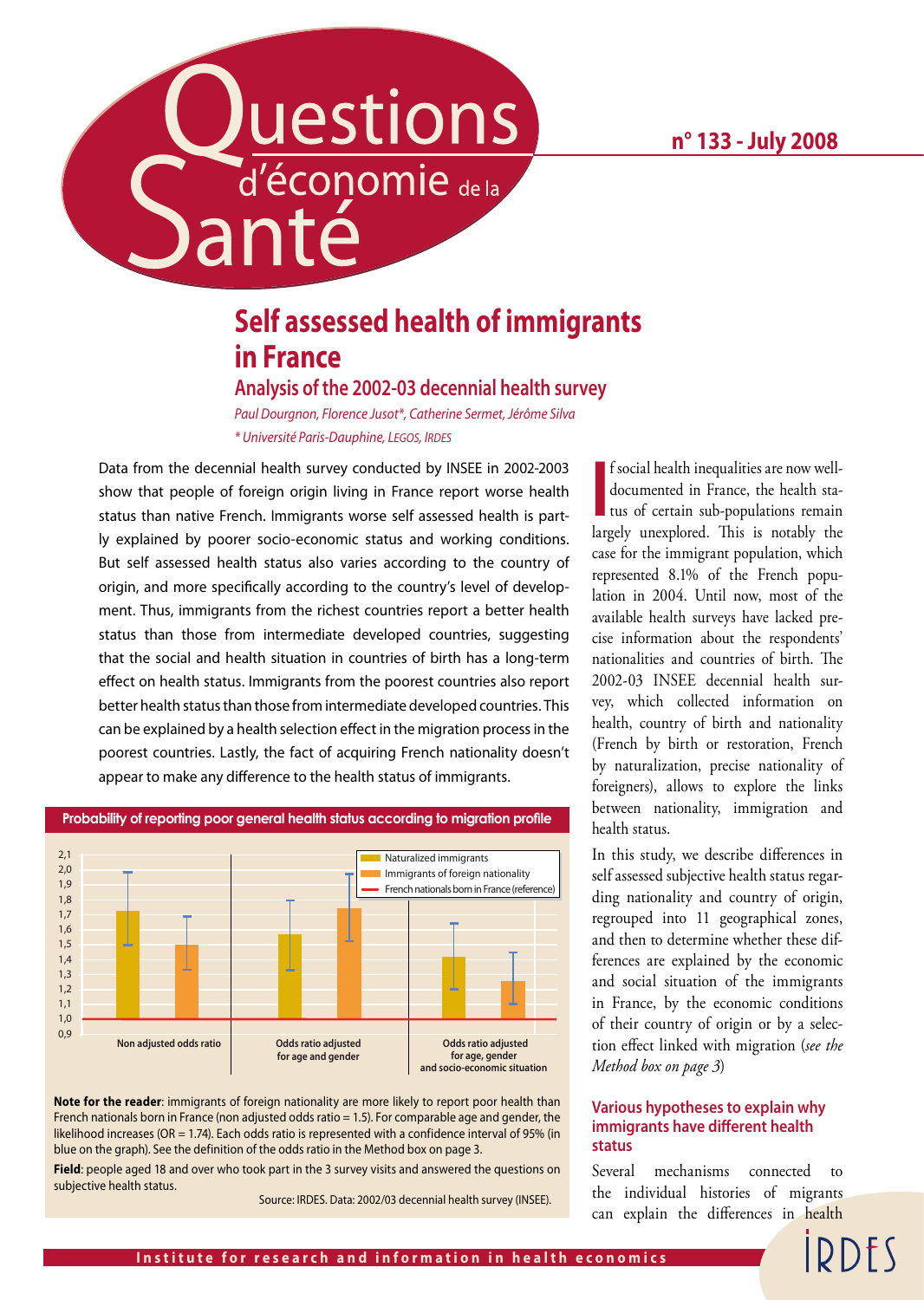status according to nationality and origin (*see,* e.g. Shaw *et al.*, 1999 and Buekens, 2001).

Firstly, the «healthy migrant selection effect» hypothesis proposes that migrants have better health status than the population of their fellow countrymen, because only those in the best health are led to migrate. This selection effect may be offset by the migrants' economic and social situation in France, most often unfavourable, because of factors such as harder working conditions, difficulties in gaining recognition for skills acquired abroad and discrimination on the labour market. Secondly, migration can cause deterioration in health status by provoking isolation through the loss of the original social network. Lastly, lack of knowledge about the health care system, imperfect mastery of the

language and difficulties in communicating with health care professionals can all result in differing uses of or responses from the health care system. In addition, health status can remain marked by health-care habits and life styles linked to the country of origin and by the economic, health or political conditions experienced before migration.

Our data enable us more specifically to explore the effects related to migration selection effects, in terms of the level of development of the country of origin and the living conditions of the immigrants in France. Although we lack data on the length of stay in France, we can examine its effect indirectly by distinguishing between foreign and naturalized immigrants, as the latter have, on average, been living in France for longer.

#### **French studies on immigrant's health**

In France, the health status of the immigrant population has been largely neglected, because of a lack of information about the nationality and country of birth in most of the health surveys available up until now (Chenu, 2000). A very small number of works have, however, underlined the specificity of immigrant and foreign populations as regards health status in France. Thus, analysis of the 1991-92 decennial health survey showed that people living in households comprising at least one foreigner from North Africa declared better health status than the population as a whole (Khlat *et al.*, 1998). This result held true for a number of different indicators of health status, and the effect was more pronounced for men. This is consistent with the under-mortality of foreigners brought to light by several other

studies (Bouvier-Colle *et al.*, 1985; Khlat and Courbage, 1995; Darmon and Khlat, 2001). Analysis of the data from health and social protection surveys conducted between 1988 and 1991 has also shown that foreigners had a better health status, on average, than French natives, but also that Naturalized French citizens on the contrary, had worse health status (Mizrahi *et al.*, 1993).

More recently, analysis of the survey "Passage à la retraite des immigrés" ("Immigrants' transition to retirement") (Attias-Donfut and Teissier, 2005) has highlighted the diversity of situations with regard to health within the immigrant population of the 45- to 70-year-old age range, with migrants from Northern Europe and sub-Saharan Africa having better health than those from Southern Europe and North Africa, for example. According to this study, the health status of immigrants deteriorates as the length of their stay in France increases. Comparison of this survey's results with those of the "Emploi du temps" ("time table-daily activities") survey carried out within the general population points to a worse overall health status among older immigrants, in keeping with the international literature (Shaw *et al.,* 1999). Lastly, analysis of the "Histoire de vie" ("Life history") survey by INSEE shows that male immigrants born in Europe and their children suffer more often from activity limitations than men born in France of two French parents, while immigrants from non-European countries and their children, on the contrary, suffer from these limitations less often (Lert *et al.,* 2007).

# **B**ACKGROUND...

**This research into immigrants' health status in France comes in line with a stream of researches conducted by IRDES into inequalities in health and their social determinants. It has received funding from the DREES – MiRe within the call for research projects "Secondary analysis of the 2002-2003 INSEE decennial health survey". The data enables to study the links**  between health status and migration profile, **by distinguishing respondents between French natives, naturalized immigrants and immigrants of foreign ers.**

**INSEE:** *National institute for statistics and economic studies*

**Mire:** *Research Mission and Directory of Reasearch, Study, Evaluation and Statistics, French Ministery of health.*

#### **Immigrants declare poorer health status than French by birth...**

Among the people in our sample aged 18 and over, 91% were born in France and 9% are immigrants, i.e. people who were born abroad. About two-thirds of the latter are naturalized French citizens.

Out of the whole population studied, 26% reported poor health status. This proportion varies with migration status. Naturalized and foreign immigrants declare worse health status than the native French: 36% and 31% respectively compared with 25% for the latter (*see table on page 3*).

These differences in health status are not linked solely to the structural differences in age and gender between the three populations. When the structural effects are taken into account immigrants are still more likely to report poor health status than native French (*see table on page 4, model 1*).

#### **... due notably to their worse living and working conditions**

Our analysis confirms the link between socio-economic status and health status. Thus, the probability of reporting poor health status falls significantly when the levels of education, income, social status and access to employment rise. Furthermore, couples with children report better health status than couples without children, people living alone,

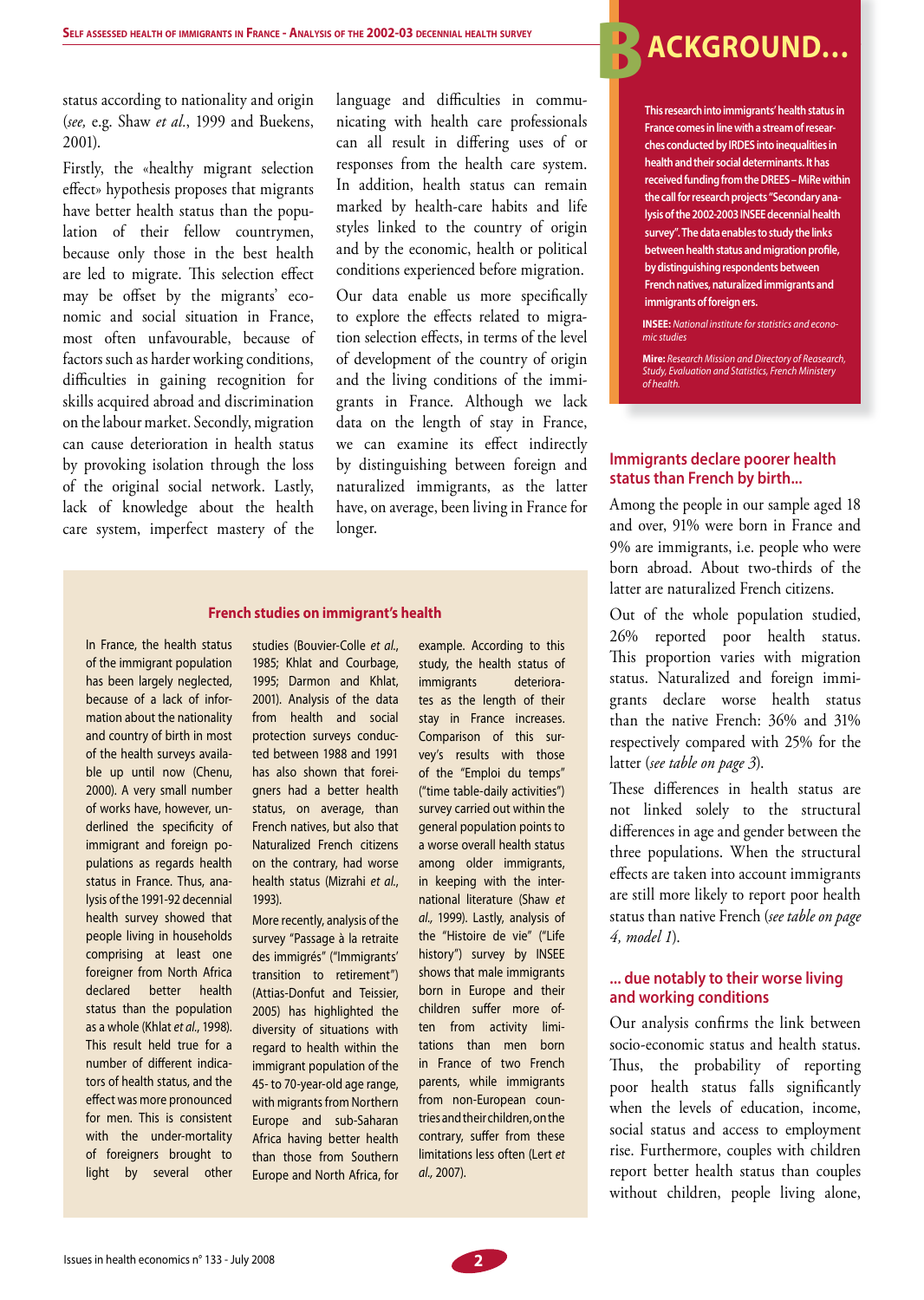single parent families and people in other situations (*see table on page 4, model 2)*.

The immigrants' poorer health is therefore partly explained by their unfavourable socio-economic situation. Unemployment and inactivity rates are higher among this group, as is the proportion of people without any qualifications, which is 48% among the foreign immigrants, compared with 15% of the native French. It is worth to note that immigrants are more likely to live in couples with children and are more often part of composite households (*see table below*).

Former analysis showed that immigrants experience or have experienced harder working conditions than the population

born in France, and this has a deleterious effect on their health status (Dourgnon *et al.*, 2008).

### **But there remain differences linked to migration profile**

However, the socio-economic status and working conditions alone are not sufficient to explain the differences in health status compared with native

|                                                                 |                           | <b>Migration profile</b> |                    |  |  |  |  |  |
|-----------------------------------------------------------------|---------------------------|--------------------------|--------------------|--|--|--|--|--|
|                                                                 | <b>French nationals</b>   | <b>Foreign</b>           | <b>Naturalized</b> |  |  |  |  |  |
|                                                                 | born in France immigrants |                          | <i>immigrants</i>  |  |  |  |  |  |
| <b>Health indicator</b>                                         |                           |                          |                    |  |  |  |  |  |
| Poor self-assessed health                                       | 24.8%                     | 31.2%                    | 36.0%              |  |  |  |  |  |
| Good self-assessed health                                       | 75.2%                     | 66.8%                    | 64.0%              |  |  |  |  |  |
| Socio-economic characteristics                                  |                           |                          |                    |  |  |  |  |  |
| Aae                                                             |                           |                          |                    |  |  |  |  |  |
| 18-29 years old                                                 | 18.9%                     | 14.8%                    | 9.0%               |  |  |  |  |  |
| 30-49 years old                                                 | 38.4%                     | 44.5%                    | 42.7%              |  |  |  |  |  |
| 50-69 years old                                                 | 29.0                      | 34.2%                    | 29.7%              |  |  |  |  |  |
| 70 years old and over                                           | 13.8%                     | 6.6%                     | 18.6%              |  |  |  |  |  |
| Gender                                                          |                           |                          |                    |  |  |  |  |  |
| Male                                                            | 46.9%                     | 49.8%                    | 44.6%              |  |  |  |  |  |
| Female                                                          | 53.1%                     | 50.2%                    | 55.4%              |  |  |  |  |  |
| <b>Employment situation</b>                                     |                           |                          |                    |  |  |  |  |  |
| Employed                                                        | 54.8.%                    | 47.4%                    | 50.2%              |  |  |  |  |  |
| <b>Unemployed</b>                                               | 5.5%                      | 12.0%                    | 7.9%               |  |  |  |  |  |
| Student                                                         | 6.0%                      | 4.2%                     | 2.1%               |  |  |  |  |  |
| Housewife/husband                                               | 6.6%                      | 17.1%                    | 11.7%              |  |  |  |  |  |
| Retired                                                         | 24.0%                     | 13.2%                    | 24.4%              |  |  |  |  |  |
| Other inactive                                                  | 3.1%                      | 6.2%                     | 3.7%               |  |  |  |  |  |
| <b>Profession and socio-professional category</b>               |                           |                          |                    |  |  |  |  |  |
| Farmer                                                          | 5.6%                      | 0.9%                     | 1.2%               |  |  |  |  |  |
| Craftsperson, shopkeeper                                        | 8.1%                      | 7.8%                     | 9.5%               |  |  |  |  |  |
| White-collar worker                                             | 14.7%                     | 10.6%                    | 16.7%              |  |  |  |  |  |
| <b>Manual worker</b>                                            | 29.4%                     | 53.8%                    | 36.9%              |  |  |  |  |  |
| Intermediate profession                                         | 23.4%                     | 11.7%                    | 17.2%              |  |  |  |  |  |
| Manager                                                         | 17.4%                     | 12.2%                    | 17.0%              |  |  |  |  |  |
| Does not apply                                                  | 1.3%                      | 3.1%                     | 1.6%               |  |  |  |  |  |
| <b>Level of education</b>                                       |                           |                          |                    |  |  |  |  |  |
| No qualifications                                               | 15.4%                     | 48.3%                    | 32.9%              |  |  |  |  |  |
| BEPC-CAP*                                                       | 45.0%                     | 23.6%                    | 33.3%              |  |  |  |  |  |
| Baccalauréat**                                                  | 16.1%                     | 9.1%                     | 13.0%              |  |  |  |  |  |
| Bac +2 or more***                                               | 23.5%                     | 19.0%                    | 20.7%              |  |  |  |  |  |
| Monthly income per unit of consumption (divided into quartiles) |                           |                          |                    |  |  |  |  |  |
| <b>First quartile</b>                                           | 22.3%                     | 48.4%                    | 34.7%              |  |  |  |  |  |
| Second quartile                                                 | 25.5%                     | 21.9%                    | 28.0%              |  |  |  |  |  |
| Third quartile                                                  | 25.6%                     | 16.1%                    | 19.3%              |  |  |  |  |  |
| Fourth quartile                                                 | 26.6%                     | 13.6%                    | 18.1%              |  |  |  |  |  |
| <b>Type of household</b>                                        |                           |                          |                    |  |  |  |  |  |
| Single person                                                   | 15.8%                     | 11.4%                    | 13.8%              |  |  |  |  |  |
| Couple with no children                                         | 31.5%                     | 22.9%                    | 27.3%              |  |  |  |  |  |
| Couple with one or more children                                | 42.9%                     | 52.0%                    | 46.7%              |  |  |  |  |  |
| Single-parent family                                            | 5.6%                      | 4.8%                     | 6.6%               |  |  |  |  |  |
| Composite                                                       | 4.2%                      | 8.8%                     | 5.6%               |  |  |  |  |  |
| <b>Region of birth</b>                                          |                           |                          |                    |  |  |  |  |  |
| <b>Northen Europe</b>                                           |                           | 10.5%                    | 6.6%               |  |  |  |  |  |
| <b>Central Europe</b>                                           |                           | 3.3%                     | 9.8%               |  |  |  |  |  |
| <b>Southern Europe</b>                                          |                           | 30.3%                    | 27.4%              |  |  |  |  |  |
| <b>Turkey</b>                                                   |                           | 5.2%                     | 2.5%               |  |  |  |  |  |
| North Africa                                                    |                           | 32.2%                    | 26.0%              |  |  |  |  |  |
| <b>Middle East</b>                                              |                           | 1.4%                     | 4.2%               |  |  |  |  |  |
| Sub-Saharan Africa                                              |                           | 6.9%                     | 6.0%               |  |  |  |  |  |
| Indian sub-continent + islands                                  |                           | 2.1%                     | 3.6%               |  |  |  |  |  |
| Asia                                                            |                           | 5.0%                     | 10.0%              |  |  |  |  |  |
| America, Australia, New Zealand                                 |                           | 3.2%                     | 3.9%               |  |  |  |  |  |

**Sample size 22,891 1,399 897**

\* certificate taken during secondary education, at the age of 15/16.

\*\* school-leaving certificate taken at the age of 17/18.

\*\*\* two or more years of higher education.

**Note for the reader**: Among foreign immigrants, 31.2% report poor health and 47.4% are employed. **Field**: People aged 18 and over who took part in the 3 survey visits and answered the questions on their health status. Source: IRDES. Data: 2002/03 decennial health survey (INSEE).

**method**

#### **Statistical methods**

This analysis of the links between immigration, nationality and health status has been carried out using three groups of logistic regressions studying the influence of migration profile and region of birth on the probability of reporting poor health status (*see table on page 5*).

The first group of analyses explores the influence of migration profile on the likelihood of reporting poor health status. The analysis is conducted firstly by controlling only for age and gender (**model 1**), then by introducing the level of education, employment situation,profession and socioprofessional category, disposable income and type of household in order to distinguish between the direct effects of migration and nationality and the indirect effects that operate through the impact of economic and social situation (**model 2**).

The second group of analyses was carried out with the introduction of regions of birth instead of migration profile, in order to study the heterogeneity of situations according to country of origin (**models 3 and 4**).

The third and last group of analyses introduces the country of birth Gross Domestic Product and Index of Human Development to test the long-term effect on health of the economic and health conditions in the country of origin (**models 5 and 6**).

#### **Definition of the odds ratio**

An odds ratio (OR) expresses the effect of a variable (for example the fact of being a foreign immigrant) on the probability of reporting poor health status, in relation to a reference situation (being a native French). The meaning of the association is measured by comparing the value of the OR to 1. If the OR is greater than 1, then the fact of being a foreign immigrant increases the probability of reporting poor health status.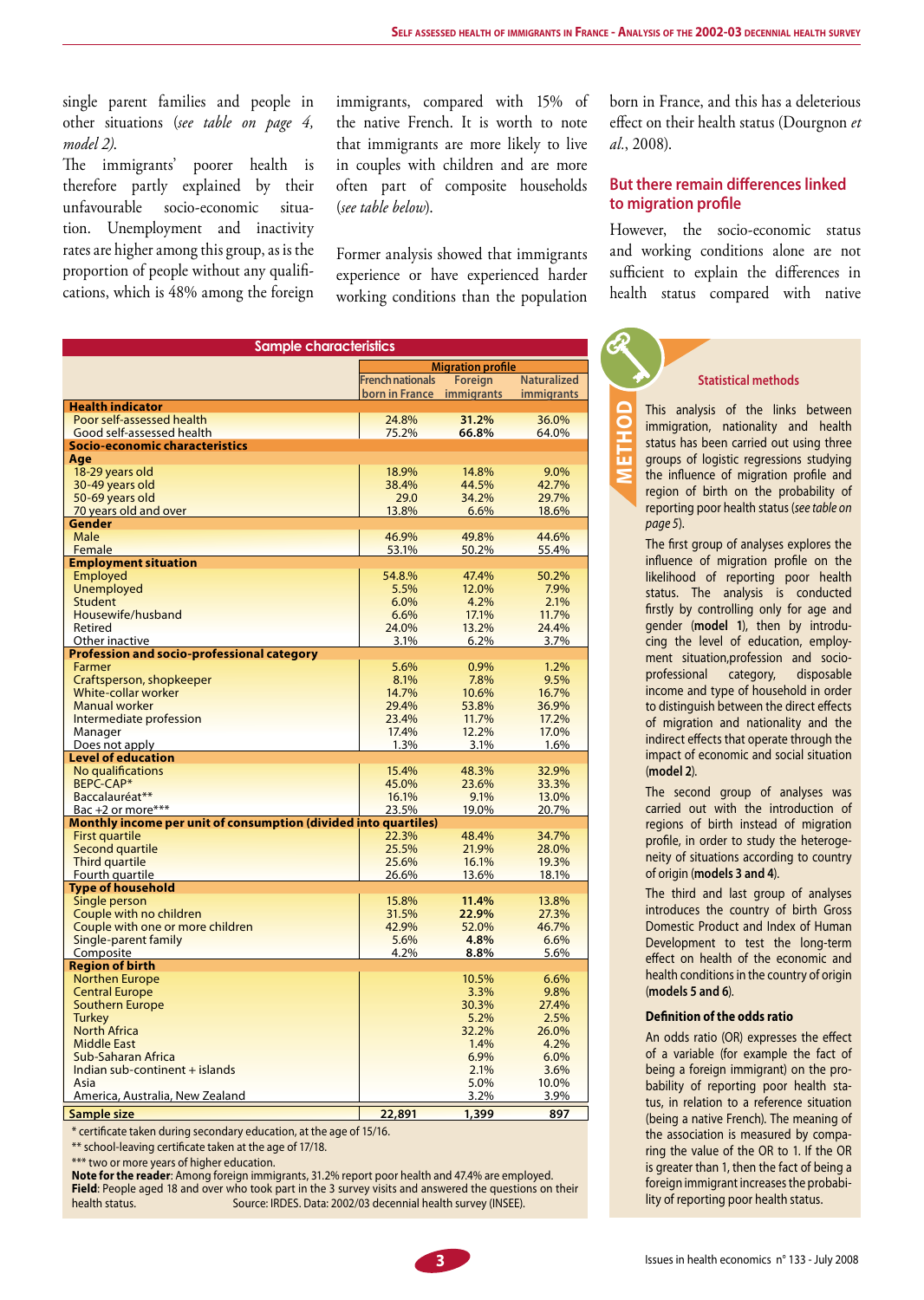| Modelling of the probability of reporting poor health status      |                                                    |                          |                |                    |              |                                       |                      |                    |                     |                                       |              |                               |
|-------------------------------------------------------------------|----------------------------------------------------|--------------------------|----------------|--------------------|--------------|---------------------------------------|----------------------|--------------------|---------------------|---------------------------------------|--------------|-------------------------------|
|                                                                   | <b>Probability of reporting poor health status</b> |                          |                |                    |              |                                       |                      |                    |                     |                                       |              |                               |
|                                                                   | Model 1                                            |                          | <b>Model 2</b> |                    | Model 3      |                                       | Model 4              |                    | Model 5             |                                       | Model 6      |                               |
|                                                                   |                                                    | Odds ratio p-value       |                | Odds ratio p-value |              | Odds ratio p-value Odds ratio p-value |                      |                    |                     | Odds ratio p-value Odds ratio p-value |              |                               |
| <b>INDIVIDUAL SOCIO-ECONOMIC CHARACTERISTICS</b><br>Age           |                                                    |                          |                |                    |              |                                       |                      |                    |                     |                                       |              |                               |
| 18-29 vears old                                                   | Ref.                                               | Ξ                        | Ref.           | $\equiv$           | Ref.         | $\equiv$                              | Ref.                 | $\sim$             | Ref.                | $\Box$                                | Ref.         | ÷                             |
| 30-49 years old                                                   | 2.2                                                | < 0.001                  | 2.06           | < 0.001            | 2.2          | < 0.001                               | 2.07                 | < 0.001            | 2.07                | < 0.001                               | 2.07         | < 0.001                       |
| 50-69 years old                                                   | 5.19<br>13.02                                      | < 0.001<br>< 0.001       | 3.67           | < 0.001<br>< 0.001 | 5.24         | < 0.001<br>< 0.001                    | 3.67<br>6.55         | < 0.001<br>< 0.001 | 3.68<br>6.57        | < 0.001<br>< 0.001                    | 3.68         | < 0.001<br>< 0.001            |
| 70 years and over<br>Gender                                       |                                                    |                          | 6.53           |                    | 13.2         |                                       |                      |                    |                     |                                       | 6.57         |                               |
| <b>Male</b>                                                       | Ref.                                               |                          | Ref.           | $\equiv$           | Ref.         |                                       | Ref.                 | $\sim$             | Ref.                |                                       | Ref.         |                               |
| Female                                                            | 1.29                                               | < 0.001                  | 1.21           | < 0.001            | 1.29         | < 0.001                               | 1.21                 | < 0.001            | 1.22                | < 0.001                               | 1.21         | < 0.001                       |
| <b>Profession and socio-professional category</b>                 |                                                    |                          |                |                    |              |                                       |                      |                    |                     |                                       |              |                               |
| Farmer<br>Craftsperson, shopkeeper                                |                                                    |                          | 1.37<br>1.07   | < 0.001<br>0.393   |              |                                       | 1.35<br>1.05         | < 0.001<br>0.48    | 1.37<br>1.06        | < 0.001<br>0.429                      | 1.37<br>1.06 | < 0.001<br>0.429              |
| White-collar worker                                               |                                                    |                          | 1.34           | < 0.001            |              |                                       | 1.32                 | < 0.001            | 1.33                | < 0.001                               | 1.33         | < 0.001                       |
| <b>Manual worker</b>                                              |                                                    |                          | 1.54           | < 0.001            |              |                                       | 1.51                 | < 0.001            | 1.53                | < 0.001                               | 1.53         | < 0.001                       |
| Intermediate profession                                           |                                                    |                          | 1.23           | 0.001              |              |                                       | 1.21                 | 0.002              | 1.22                | 0.001                                 | 1.22         | 0.001                         |
| <b>Manager</b>                                                    |                                                    |                          | Ref.           |                    |              |                                       | Ref.                 |                    | Ref.                |                                       | Ref.         |                               |
| Does not apply                                                    |                                                    |                          | 1.56           | 0.018              |              |                                       | 1.53                 | 0.024              | 1.53                | 0.023                                 | 1.54         | 0.022                         |
| <b>Level of education</b><br>No qualifications                    |                                                    |                          | 2.17           | < 0.001            |              |                                       | 2.11                 | < 0.001            | 2.14                | < 0.001                               | 2.14         | < 0.001                       |
| BEPC-CAP (secondary education certificate)                        |                                                    |                          | 1.56           | < 0.001            |              |                                       | 1.54                 | < 0.001            | 1.55                | < 0.001                               | 1.55         | < 0.001                       |
| Baccalauréat (high-school leaving certificate)                    |                                                    |                          | 1.24           | 0.001              |              |                                       | 1.23                 | 0.001              | 1.23                | 0.001                                 | 1.23         | 0.001                         |
| Bac+2 or more (at least two years higher education)               |                                                    |                          | Ref.           |                    |              |                                       | Ref.                 |                    | Ref.                |                                       | Ref.         |                               |
| <b>Employment situation</b><br><b>Employed</b>                    |                                                    |                          | Ref.           | $\equiv$           |              |                                       | Ref.                 | $\sim$             | Ref.                | $\equiv$                              | Ref.         |                               |
| Unemployed                                                        |                                                    |                          | 1.59           | < 0.001            |              |                                       | 1.58                 | < 0.001            | 1.58                | < 0.001                               | 1.58         | < 0.001                       |
| <b>Student</b>                                                    |                                                    |                          | 0.71           | 0.008              |              |                                       | 0.71                 | 0.008              | 0.71                | 0.01                                  | 0.71         | 0.01                          |
| Housewife/husband                                                 |                                                    |                          | 1.24           | 0.001              |              |                                       | 1.24                 | 0.001              | 1.25                | 0.001                                 | 1.24         | 0.001                         |
| Retired                                                           |                                                    |                          | 1.57           | < 0.001            |              |                                       | 1.58                 | < 0.001            | 1.58                | < 0.001                               | 1.58         | < 0.001                       |
| Other inactive                                                    |                                                    |                          | 3.99           | < 0.001            |              |                                       | $\overline{4}$       | < 0.001            | 4.03                | < 0.001                               | 4.03         | < 0.001                       |
| Income available to household<br>First quartile                   |                                                    |                          | 1.47           | < 0.001            |              |                                       | 1.46                 | < 0.001            | 1.46                | < 0.001                               | 1.46         | < 0.001                       |
| Second quartile                                                   |                                                    |                          | 1.32           | < 0.001            |              |                                       | 1.32                 | < 0.001            | 1.32                | < 0.001                               | 1.32         | < 0.001                       |
| Third quartile                                                    |                                                    |                          | 1.1            | 0.059              |              |                                       | 1.1                  | 0.052              | 1.1                 | 0.062                                 | 1.1          | 0.062                         |
| <b>Fourth quartile</b>                                            |                                                    |                          | Réef.          |                    |              |                                       | Ref.                 | ÷                  | Ref.                |                                       | Ref.         | ÷,                            |
| <b>Type of houselhold</b>                                         |                                                    |                          | 1.2            | 0.001              |              |                                       | 1.21                 | $\mathbf 0$        | 1.34                | < 0.001                               | 1.34         | < 0.001                       |
| Single person<br>Couple without children                          |                                                    |                          | 1.18           | < 0.001            |              |                                       | 1.18                 | $\mathbf{0}$       | 1.22                | 0.013                                 | 1.22         | 0.013                         |
| <b>Couple with one or more children</b>                           |                                                    |                          | Ref.           |                    |              |                                       | Ref.                 | ÷,                 | Ref.                |                                       | Ref.         |                               |
| Single-parent family                                              |                                                    |                          | 1.33           | < 0.001            |              |                                       | 1.34                 | $\mathbf{0}$       | 1.18                | < 0.001                               | 1.18         | < 0.001                       |
| <b>Others</b>                                                     |                                                    |                          | 1.23           | 0.011              |              |                                       | 1.23                 | 0.009              | 1.21                | < 0.001                               | 1.21         | < 0.001                       |
| <b>Migration profile</b><br><b>French national born in France</b> | Ref.                                               | $\overline{\phantom{a}}$ | Ref.           | ÷,                 |              |                                       |                      |                    | Ref.                | $\sim$                                | Ref.         | ÷                             |
| Naturalized immigrant                                             | 1.57                                               | < 0.001                  | 1.42           | < 0.001            |              |                                       |                      |                    | 1.02                | 0.842                                 | 1.03         | 0.824                         |
| Foreign immigrant                                                 | 1.74                                               | < 0.001                  | 1.26           | 0.001              |              |                                       |                      |                    | 0.88                | 0.268                                 | 0.88         | 0.273                         |
| <b>Regions of birth</b>                                           |                                                    |                          |                |                    |              |                                       |                      |                    |                     |                                       |              |                               |
| <b>France and French overseas territories</b>                     |                                                    |                          |                |                    | Ref.         |                                       | Ref.                 | 0.008              |                     |                                       |              |                               |
| <b>Northern Europe</b><br><b>Central Europe</b>                   |                                                    |                          |                |                    | 0.49<br>1.61 | < 0.001<br>0.015                      | 0.59<br>1.35         | 0.141              |                     |                                       |              |                               |
| <b>Southern Europe</b>                                            |                                                    |                          |                |                    | 1.91         | < 0.001                               | 1.49                 | < 0.001            |                     |                                       |              |                               |
| Turkey                                                            |                                                    |                          |                |                    | 2.07         | 0.007                                 | 1.43                 | 0.188              |                     |                                       |              |                               |
| <b>North Africa</b>                                               |                                                    |                          |                |                    | 2.41         | < 0.001                               | 1.58                 | < 0.001            |                     |                                       |              |                               |
| <b>Middle East</b>                                                |                                                    |                          |                |                    | 0.79         | 0.48                                  | 0.95                 | 0.89               |                     |                                       |              |                               |
| <b>Sub-Saharan Africa</b><br>Indian sub-continent $+$ islands     |                                                    |                          |                |                    | 1.5<br>1.61  | 0.043<br>0.126                        | 1.13<br>1.09         | 0.558<br>0.786     |                     |                                       |              |                               |
| Asia                                                              |                                                    |                          |                |                    | 1.53         | 0.027                                 | 1.42                 | 0.079              |                     |                                       |              |                               |
| America, Australia, New-Zealand                                   |                                                    |                          |                |                    | 0.66         | 0.202                                 | 0.85                 | 0.621              |                     |                                       |              |                               |
| <b>CHARACTERISTICS OF COUNTRY OF BIRTH</b>                        |                                                    |                          |                |                    |              |                                       |                      |                    |                     |                                       |              |                               |
| Gross domestic product (GDP)<br><b>First quartile</b>             |                                                    |                          |                |                    |              |                                       |                      |                    | 1.3                 | 0.188                                 |              |                               |
| Second quartile                                                   |                                                    |                          |                |                    |              |                                       |                      |                    | 1.58                | 0.001                                 |              |                               |
| <b>Third quartile</b>                                             |                                                    |                          |                |                    |              |                                       |                      |                    | 1.71                | < 0.001                               |              |                               |
| <b>Fourth quartile</b>                                            |                                                    |                          |                |                    |              |                                       |                      |                    | Ref.                |                                       |              |                               |
| Human development index (HDI)<br><b>First quartile</b>            |                                                    |                          |                |                    |              |                                       |                      |                    |                     |                                       |              |                               |
| Second quartile                                                   |                                                    |                          |                |                    |              |                                       |                      |                    |                     |                                       | 1.29<br>1.6  | 0.212<br>< 0.001              |
| Third quartile                                                    |                                                    |                          |                |                    |              |                                       |                      |                    |                     |                                       | 1.72         | < 0.001                       |
| <b>Fourth quartile</b>                                            |                                                    |                          |                |                    |              |                                       |                      |                    |                     |                                       | Ref.         |                               |
| <b>MODEL FIT STATISTICS</b>                                       |                                                    |                          |                |                    |              |                                       |                      |                    |                     |                                       |              |                               |
| -2 Log L (constant only)                                          | 28 4 8 4                                           |                          | 28 4 8 4       |                    | 28484        |                                       | 28 4 8 4<br>24 251.4 |                    | 28 4 57<br>24 237.7 |                                       | 28 45 7      | Ξ<br>$\overline{\phantom{a}}$ |
| -2 Log L (constant and covariates)                                | 25 5 63                                            |                          | 24 278         |                    | 25 476.4     |                                       |                      |                    |                     |                                       | 24 237.7     |                               |
| Sample size                                                       | 24 9 11                                            |                          | 24 9 11        |                    | 24 911       |                                       | 24 9 11              |                    | 24 8 87             |                                       | 24 8 87      | $\blacksquare$                |

**Note for the reader:** the table presents 6 models analyzing the influence of migration profile on the likelihood of reporting poor health status (the characteristics taken into account in each model are specified in the Method box on page 3). The value 2.2 indicated in the category of men aged between 30 and 49 in model 1 should be interpreted as follows: when only age and gender are taken into account (model 1), the probability for men belonging to this category is 2.2 times higher than it is for the men aged between 18 and 29 (the reference category). The reference categories are given in bold and italics. The p-value at <0.001 indicates that the risk of error is less than 0.1%. *See the definition of the odds ratio in the Method box on page 3*.

**Field**: People aged 18 and over who took part in the 3 survey visits and answered the questions on their health status.

Source: IRDES. Data: 2002/03 decennial health survey (INSEE).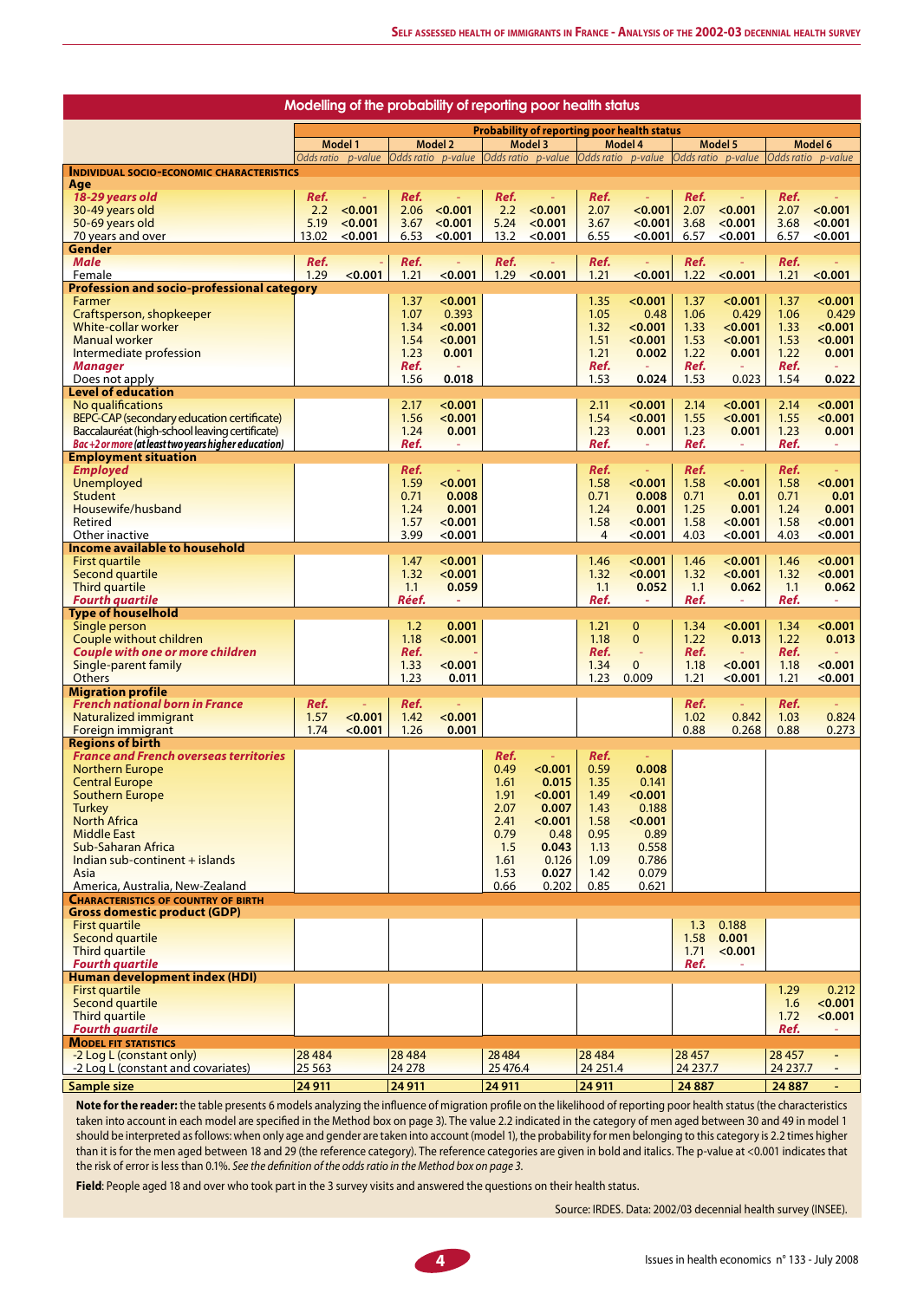French, suggesting that there are also effects related to migration. For a given economic and social situation, the likelihood of foreign immigrants reporting poor health is higher (odds ratio=1.3) than that of the native French and that of naturalized immigrants (odds ratio=1.4) (*see table on page 4, model 2*). This suggests that the fact of having migrated has a negative effect on health. In addition, the self-assessed health status of naturalized immigrants does not differ from that of the foreigners when controlled with socioeconomic characteristics.

#### **Diversity according to country of origin…**

Among the 2,296 immigrants in our sample, 30% were born in Southern

Europe, 30% in North Africa and 9% in Northern Europe. Then follows sub-Saharan Africa, Central Europe, Eastern Europe and Turkey. Analysis according to country of birth shows a wide diversity in health status for the different immigrant populations (*see table 2, models 3 and 4*).

Firstly, immigrants from Central Europe, Southern Europe, North Africa, Turkey, sub-Saharan Africa and Asia report subjective health status significantly worse for comparable age and gender at a significance level of 5%. Immigrants from Northern Europe, on the contrary, declare better subjective health status than people born in France. These differences are largely explained by socioeconomic situation in France. After controlling for social situation, only

immigrants from Southern Europe and North Africa are more likely to report poorer health status than people born in France, whereas immigrants from Northern Europe still appear to be in better health.

#### **... related to the level of development**

The differences in self-assessed health status according to region of birth that remain after the current economic and social situation of the immigrants has been taken into account suggest a longterm influence of the economic, health and political characteristics of the countries of origin. The better subjective health status of immigrants from Northern Europe could be related to the fact

#### **The 2002-2003 decennial health survey**

The decennial health survey (EDS) is conducted by INSEE every ten years on a representative sample of ordinary households in mainland France. The most recent survey was carried between October 2002 and September 2003. In all, 40,796 people belonging to 16,800 households were surveyed. Households were surveyed over a period of eight weeks, with three visits by interviewers, each visit being separated by four weeks. The survey collects information about the socio-economic characteristics of individuals (living conditions, professional situation, social security protection) their nationality and country of birth, their health status and their consumption of health care. It should, however, be noted that the survey excludes, by definition, the populations living in collective households and in very precarious situations, categories in which people of foreign origin are over-represented.

#### **Area of the study**

**DATA AND METHODATA AND METHOL** 

> To analyse the links between migration profile (native French, foreign immigrant, naturalized immigrant) and health status, the field of this study has been limited to people aged 18 and over who took part in all three survey visits and belonging to one of the following three categories: Native French, foreigners born abroad (foreign immigrants), immigrants who have acquired French nationality (naturalized immigrants).

> French nationals born abroad (n=921) were excludedfrom the study, because of the high proportion born in Algeria before 1962, for whom we couldn't define the contextual elements of the country of origin for a general study such as ours.

> In total, the final sample consists of 22,891 people, of whom 2,296 are immigrants.

#### **Health status measurement**

Assessment of health status is based on the indicator of selfassessed health used by Eurostat in European surveys: "How is your health in general?" People who report a fair, bad or very bad general health status are compared with those who report good or very good health status.

This subjective indicator raises the problem of comparability between populations of different origins. Many studies have shown that the self-perception of health varies according to individuals' health norms and aspirations, which are in turn related to their culture (Idler and Benyamini, 1997; Shmueli, 2003; Lardjane and Dourgnon, 2007). However, other works have validated the use of different indicators of perceived health in different ethnic groups and demonstrated that in every ethnic group, worse assessed health status is consistently associated with higher prevalence of illnesses (Chandola and Jenkinson, 2000; Molines *et al.,*  2000).

#### **The other indicators**

Socioeconomic status is assessed on the basis of the level of education, employment situation, profession and socioprofessional category, available income of the household and the type of household.

We used two indicators to test the long-term influence on health of the economic and health conditions of the countries of origin: per capita Gross Domestic Product (GDP) and the Human Development Index (HDI) developed by the United Nations Development Programme (UNDP). Per capita GDP enables us to take into account the level of economic development of the country of origin. The HDI is used to take into account the level of education, measured by the literacy rate, and health conditions, approximated by life expectancy. Because of a lack of information about the date of entry into France, the indicators for 2006 were used. For all the surveys, these two indicators were introduced into the analysis in quartiles.